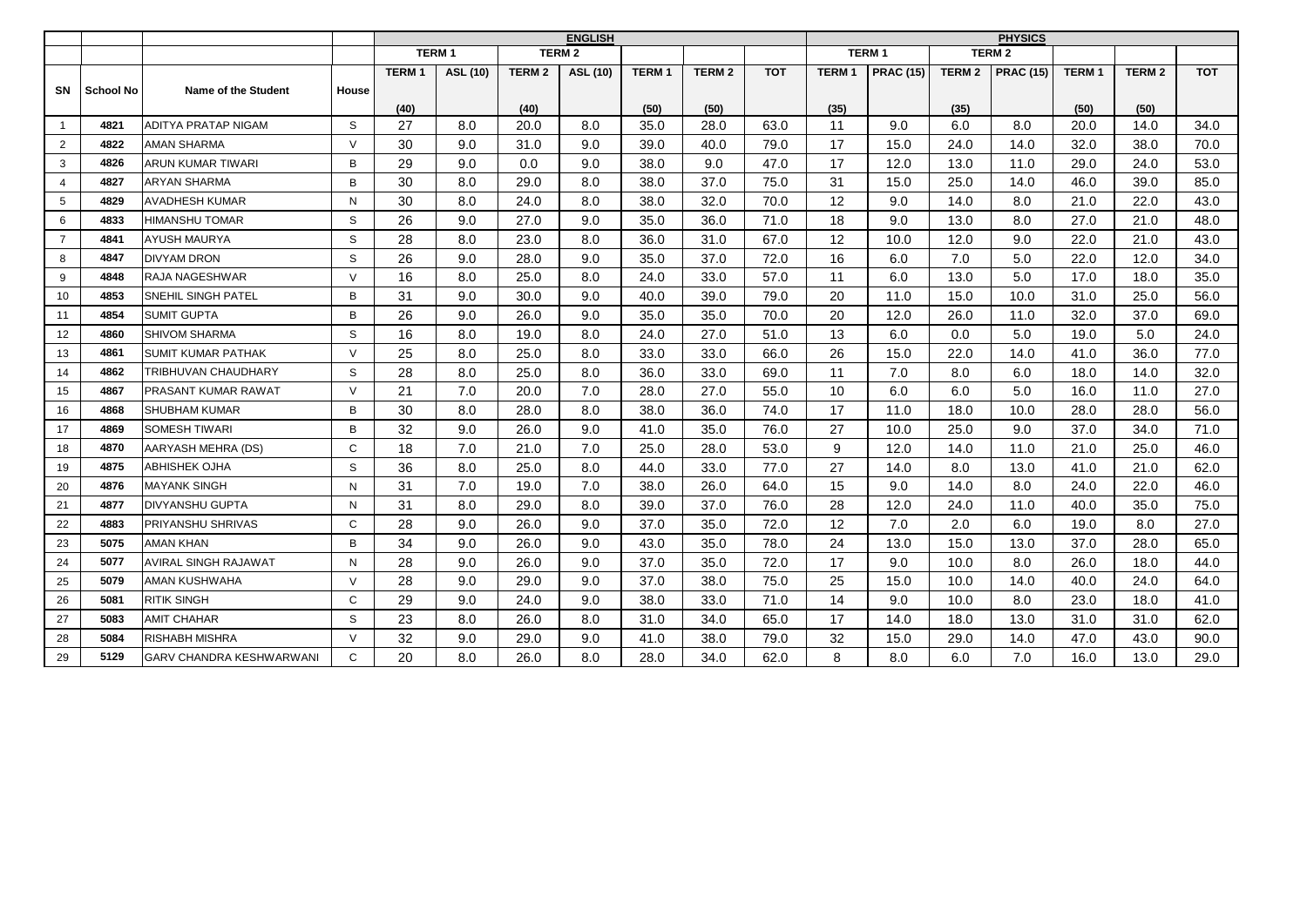|                |                  |                                 |                |                  |               | <b>CHEMISTRY</b> |                   |                  | <b>MATHEMATICS</b> |              |                |                   |                |              |               |            |
|----------------|------------------|---------------------------------|----------------|------------------|---------------|------------------|-------------------|------------------|--------------------|--------------|----------------|-------------------|----------------|--------------|---------------|------------|
|                |                  |                                 |                | <b>TERM1</b>     |               | <b>TERM 2</b>    |                   |                  |                    | <b>TERM1</b> |                |                   | <b>TERM2</b>   |              |               |            |
|                |                  |                                 | <b>TERM1</b>   | <b>PRAC (15)</b> | <b>TERM 2</b> | <b>PRAC (15)</b> | TERM <sub>2</sub> | <b>PRAC (15)</b> | <b>TOT</b>         | <b>TERM1</b> | <b>INT AST</b> | TERM <sub>2</sub> | <b>INT AST</b> | <b>TERM1</b> | <b>TERM 2</b> | <b>TOT</b> |
| SN             | <b>School No</b> | Name of the Student             |                |                  |               |                  |                   |                  |                    |              |                |                   |                |              |               |            |
|                |                  |                                 | (35)           |                  | (35)          |                  | (35)              |                  |                    | (40)         | (10)           | (40)              | (10)           | (50)         | (50)          |            |
| $\mathbf{1}$   | 4821             | ADITYA PRATAP NIGAM             | 12             | 9.0              | 9.0           | 8.0              | 21.0              | 17.0             | 38.0               | 18           | 7.0            | 4.0               | 6.0            | 25.0         | 10.0          | 35.0       |
| $\overline{2}$ | 4822             | <b>AMAN SHARMA</b>              | 26             | 12.0             | 24.0          | 11.0             | 38.0              | 35.0             | 73.0               | 23           | 8.0            | 29.0              | 8.0            | 31.0         | 37.0          | 68.0       |
| 3              | 4826             | ARUN KUMAR TIWARI               | 18             | 13.0             | 0.0           | 12.0             | 31.0              | 12.0             | 43.0               | 20           | 8.0            | 14.0              | 7.0            | 28.0         | 21.0          | 49.0       |
| $\overline{4}$ | 4827             | <b>ARYAN SHARMA</b>             | 27             | 14.0             | 29.0          | 13.0             | 41.0              | 42.0             | 83.0               | 37           | 7.0            | 31.0              | 8.0            | 44.0         | 39.0          | 83.0       |
| 5              | 4829             | <b>AVADHESH KUMAR</b>           | 11             | 11.0             | 10.0          | 10.0             | 22.0              | 20.0             | 42.0               | 14           | 8.0            | 1.0               | 6.0            | 22.0         | 7.0           | 29.0       |
| 6              | 4833             | <b>HIMANSHU TOMAR</b>           | 19.5           | 12.0             | 14.0          | 11.0             | 31.5              | 25.0             | 56.5               | 28           | 8.0            | 11.0              | 6.0            | 36.0         | 17.0          | 53.0       |
| $\overline{7}$ | 4841             | AYUSH MAURYA                    | 13             | 13.0             | 18.0          | 12.0             | 26.0              | 30.0             | 56.0               | 19           | 8.0            | 14.0              | 7.0            | 27.0         | 21.0          | 48.0       |
| 8              | 4847             | <b>DIVYAM DRON</b>              | 16             | 14.0             | 18.0          | 13.0             | 30.0              | 31.0             | 61.0               | 19           | 9.0            | 9.0               | 6.0            | 28.0         | 15.0          | 43.0       |
| 9              | 4848             | RAJA NAGESHWAR                  | 10             | 12.0             | 13.0          | 11.0             | 22.0              | 24.0             | 46.0               | 18           | 8.0            | 14.0              | 7.0            | 26.0         | 21.0          | 47.0       |
| 10             | 4853             | SNEHIL SINGH PATEL              | 20             | 11.0             | 16.0          | 10.0             | 31.0              | 26.0             | 57.0               | 25           | 8.0            | 14.0              | 7.0            | 33.0         | 21.0          | 54.0       |
| 11             | 4854             | <b>SUMIT GUPTA</b>              | 19             | 12.0             | 20.0          | 11.0             | 31.0              | 31.0             | 62.0               | 33           | 9.0            | 28.0              | 8.0            | 42.0         | 36.0          | 78.0       |
| 12             | 4860             | <b>SHIVOM SHARMA</b>            | $\overline{7}$ | 13.0             | 14.0          | 12.0             | 20.0              | 26.0             | 46.0               | 11           | 6.0            | 1.0               | 5.0            | 17.0         | 6.0           | 23.0       |
| 13             | 4861             | <b>SUMIT KUMAR PATHAK</b>       | 23             | 15.0             | 31.0          | 14.0             | 38.0              | 45.0             | 83.0               | 26           | 10.0           | 30.0              | 9.0            | 36.0         | 39.0          | 75.0       |
| 14             | 4862             | TRIBHUVAN CHAUDHARY             | 9              | 11.0             | 13.0          | 10.0             | 20.0              | 23.0             | 43.0               | 15           | 6.0            | 3.0               | 5.0            | 21.0         | 8.0           | 29.0       |
| 15             | 4867             | PRASANT KUMAR RAWAT             | 6              | 11.0             | 18.0          | 10.0             | 17.0              | 28.0             | 45.0               | 11           | 6.0            | 2.0               | 5.0            | 17.0         | 7.0           | 24.0       |
| 16             | 4868             | SHUBHAM KUMAR                   | 13             | 12.0             | 25.0          | 11.0             | 25.0              | 36.0             | 61.0               | 24           | 9.0            | 22.0              | 8.0            | 33.0         | 30.0          | 63.0       |
| 17             | 4869             | SOMESH TIWARI                   | 23             | 11.0             | 19.0          | 10.0             | 34.0              | 29.0             | 63.0               | 28           | 9.0            | 27.0              | 8.0            | 37.0         | 35.0          | 72.0       |
| 18             | 4870             | AARYASH MEHRA (DS)              | 13             | 13.0             | 12.0          | 12.0             | 26.0              | 24.0             | 50.0               | 15           | 8.0            | 14.0              | 7.0            | 23.0         | 21.0          | 44.0       |
| 19             | 4875             | ABHISHEK OJHA                   | 15             | 14.0             | 15.0          | 13.0             | 29.0              | 28.0             | 57.0               | 24           | 7.0            | 9.0               | 6.0            | 31.0         | 15.0          | 46.0       |
| 20             | 4876             | <b>MAYANK SINGH</b>             | 13             | 9.0              | 10.0          | 8.0              | 22.0              | 18.0             | 40.0               | 22           | 6.0            | 3.0               | 5.0            | 28.0         | 8.0           | 36.0       |
| 21             | 4877             | <b>DIVYANSHU GUPTA</b>          | 25             | 12.0             | 18.0          | 12.0             | 37.0              | 30.0             | 67.0               | 34           | 10.0           | 29.0              | 9.0            | 44.0         | 38.0          | 82.0       |
| 22             | 4883             | PRIYANSHU SHRIVAS               | 13             | 11.0             | 5.0           | 10.0             | 24.0              | 15.0             | 39.0               | 21           | 6.0            | 4.0               | 5.0            | 27.0         | 9.0           | 36.0       |
| 23             | 5075             | <b>AMAN KHAN</b>                | 23             | 15.0             | 17.0          | 14.0             | 38.0              | 31.0             | 69.0               | 32           | 6.0            | 11.0              | 6.0            | 38.0         | 17.0          | 55.0       |
| 24             | 5077             | <b>AVIRAL SINGH RAJAWAT</b>     | 15             | 10.0             | 8.0           | 9.0              | 25.0              | 17.0             | 42.0               | 18           | 6.0            | 12.0              | 6.0            | 24.0         | 18.0          | 42.0       |
| 25             | 5079             | AMAN KUSHWAHA                   | 27             | 12.0             | 18.0          | 11.0             | 39.0              | 29.0             | 68.0               | 27           | 7.0            | 10.0              | 6.0            | 34.0         | 16.0          | 50.0       |
| 26             | 5081             | <b>RITIK SINGH</b>              | 22             | 14.0             | 23.0          | 14.0             | 36.0              | 37.0             | 73.0               | 17           | 7.0            | 11.0              | 6.0            | 24.0         | 17.0          | 41.0       |
| 27             | 5083             | <b>AMIT CHAHAR</b>              | 14             | 12.0             | 18.0          | 11.0             | 26.0              | 29.0             | 55.0               | 28           | 8.0            | 17.0              | 7.0            | 36.0         | 24.0          | 60.0       |
| 28             | 5084             | <b>RISHABH MISHRA</b>           | 32             | 13.0             | 32.0          | 12.0             | 45.0              | 44.0             | 89.0               | 38           | 10.0           | 35.0              | 9.0            | 48.0         | 44.0          | 92.0       |
| 29             | 5129             | <b>GARV CHANDRA KESHWARWANI</b> | 16             | 12.0             | 23.0          | 11.0             | 28.0              | 34.0             | 62.0               | 20           | 7.0            | 7.0               | 6.0            | 27.0         | 13.0          | 40.0       |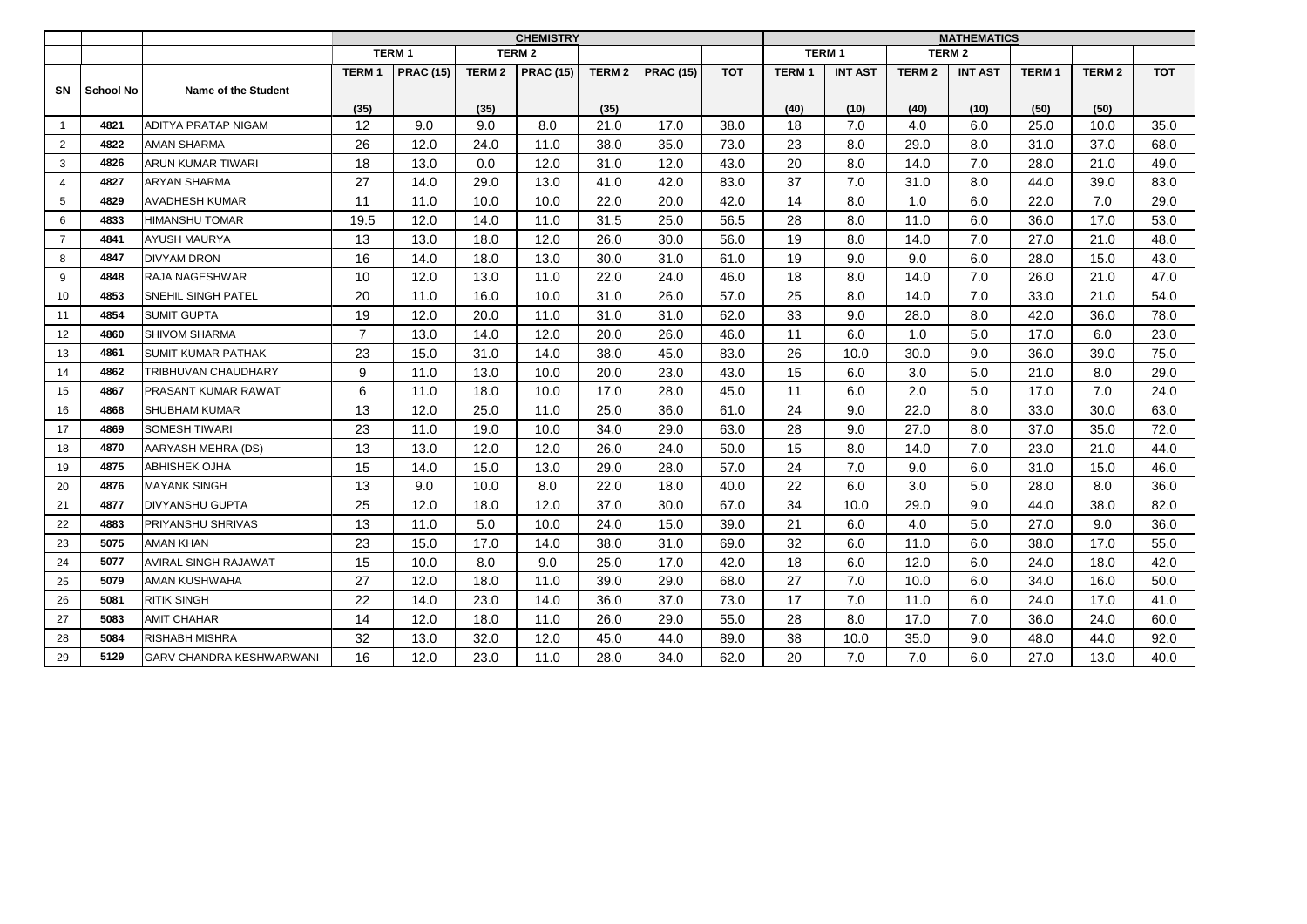|                |                  |                                 |              | TERM <sub>1</sub> |               | <b>TERM 2</b>    |                   |              |            |              |      |                                  |
|----------------|------------------|---------------------------------|--------------|-------------------|---------------|------------------|-------------------|--------------|------------|--------------|------|----------------------------------|
|                |                  |                                 | <b>TERM1</b> | <b>PRAC (15)</b>  | <b>TERM 2</b> | <b>PRAC (15)</b> | TERM <sub>1</sub> | <b>TERM2</b> | <b>TOT</b> | <b>GRAND</b> | %AGE | <b>RESULT</b>                    |
| <b>SN</b>      | <b>School No</b> | Name of the Student             |              |                   |               |                  |                   |              |            |              |      |                                  |
|                |                  |                                 | (35)         |                   | (35)          |                  | (50)              | (50)         |            | <b>TOTAL</b> |      |                                  |
| $\mathbf{1}$   | 4821             | <b>ADITYA PRATAP NIGAM</b>      | 15           | 11.0              | 16.0          | 12.0             | 26.0              | 28.0         | 54.0       | 224.0        | 44.8 | <b>ESSENTIAL REPEAT</b>          |
| $\overline{2}$ | 4822             | <b>AMAN SHARMA</b>              | 24           | 13.0              | 18.0          | 14.0             | 37.0              | 32.0         | 69.0       | 359.0        | 71.8 | <b>IPASSED AND PROMOTED</b>      |
| 3              | 4826             | ARUN KUMAR TIWARI               | 20           | 13.0              | 0.0           | 14.0             | 33.0              | 14.0         | 47.0       | 239.0        | 47.8 | <b>RETEST IN ENG, CHEM &amp;</b> |
| $\overline{4}$ | 4827             | <b>ARYAN SHARMA</b>             | 25           | 13.0              | 27.0          | 14.0             | 38.0              | 41.0         | 79.0       | 405.0        | 81   | <b>IPASSED AND PROMOTED</b>      |
| 5              | 4829             | <b>AVADHESH KUMAR</b>           | 16           | 10.0              | 11.0          | 11.0             | 26.0              | 22.0         | 48.0       | 232.0        | 46.4 | <b>ESSENTIAL REPEAT</b>          |
| 6              | 4833             | <b>HIMANSHU TOMAR</b>           | 15           | 14.0              | 21.0          | 15.0             | 29.0              | 36.0         | 65.0       | 293.5        | 58.7 | <b>IPASSED AND PROMOTED</b>      |
| $\overline{7}$ | 4841             | <b>AYUSH MAURYA</b>             | 14           | 14.0              | 20.0          | 15.0             | 28.0              | 35.0         | 63.0       | 277.0        | 55.4 | <b>IPASSED AND PROMOTED</b>      |
| 8              | 4847             | <b>DIVYAM DRON</b>              | 14           | 13.0              | 15.0          | 14.0             | 27.0              | 29.0         | 56.0       | 266.0        | 53.2 | <b>PASSED AND PROMOTED</b>       |
| 9              | 4848             | RAJA NAGESHWAR                  | 12           | 10.0              | 18.0          | 11.0             | 22.0              | 29.0         | 51.0       | 236.0        | 47.2 | <b>PASSED AND PROMOTED</b>       |
| 10             | 4853             | SNEHIL SINGH PATEL              | 19           | 12.0              | 25.0          | 13.0             | 31.0              | 38.0         | 69.0       | 315.0        | 63   | <b>IPASSED AND PROMOTED</b>      |
| 11             | 4854             | <b>SUMIT GUPTA</b>              | 22           | 14.0              | 18.0          | 15.0             | 36.0              | 33.0         | 69.0       | 348.0        | 69.6 | <b>PASSED AND PROMOTED</b>       |
| 12             | 4860             | <b>SHIVOM SHARMA</b>            | 11           | 12.0              | 3.0           | 13.0             | 23.0              | 16.0         | 39.0       | 183.0        | 36.6 | <b>ESSENTIAL REPEAT</b>          |
| 13             | 4861             | <b>SUMIT KUMAR PATHAK</b>       | 22           | 12.0              | 21.0          | 13.0             | 34.0              | 34.0         | 68.0       | 369.0        | 73.8 | <b>PASSED AND PROMOTED</b>       |
| 14             | 4862             | TRIBHUVAN CHAUDHARY             | 12           | 11.0              | 18.0          | 12.0             | 23.0              | 30.0         | 53.0       | 226.0        | 45.2 | <b>ESSENTIAL REPEAT</b>          |
| 15             | 4867             | <b>PRASANT KUMAR RAWAT</b>      | 12           | 11.0              | 12.0          | 12.0             | 23.0              | 24.0         | 47.0       | 198.0        | 39.6 | <b>IESSENTIAL REPEAT</b>         |
| 16             | 4868             | <b>SHUBHAM KUMAR</b>            | 21           | 11.0              | 18.0          | 12.0             | 32.0              | 30.0         | 62.0       | 316.0        | 63.2 | <b>PASSED AND PROMOTED</b>       |
| 17             | 4869             | <b>SOMESH TIWARI</b>            | 19           | 12.0              | 19.0          | 13.0             | 31.0              | 32.0         | 63.0       | 345.0        | 69   | <b>IPASSED AND PROMOTED</b>      |
| 18             | 4870             | AARYASH MEHRA (DS)              | 10           | 11.0              | 26.0          | 12.0             | 21.0              | 38.0         | 59.0       | 252.0        | 50.4 | <b>PASSED AND PROMOTED</b>       |
| 19             | 4875             | <b>ABHISHEK OJHA</b>            | 18           | 11.0              | 20.0          | 12.0             | 29.0              | 32.0         | 61.0       | 303.0        | 60.6 | <b>PASSED AND PROMOTED</b>       |
| 20             | 4876             | <b>MAYANK SINGH</b>             | 17           | 11.0              | 19.0          | 12.0             | 28.0              | 31.0         | 59.0       | 245.0        | 49   | <b>RETEST IN MATHS</b>           |
| 21             | 4877             | <b>DIVYANSHU GUPTA</b>          | 26           | 13.0              | 23.0          | 14.0             | 39.0              | 37.0         | 76.0       | 376.0        | 75.2 | <b>PASSED AND PROMOTED</b>       |
| 22             | 4883             | PRIYANSHU SHRIVAS               | 19           | 11.0              | 12.0          | 12.0             | 30.0              | 24.0         | 54.0       | 228.0        | 45.6 | <b>ESSENTIAL REPEAT</b>          |
| 23             | 5075             | <b>AMAN KHAN</b>                | 26           | 13.0              | 22.0          | 14.0             | 39.0              | 36.0         | 75.0       | 342.0        | 68.4 | <b>IPASSED AND PROMOTED</b>      |
| 24             | 5077             | <b>AVIRAL SINGH RAJAWAT</b>     | 19           | 12.0              | 19.0          | 13.0             | 31.0              | 32.0         | 63.0       | 263.0        | 52.6 | <b> PASSED AND PROMOTED</b>      |
| 25             | 5079             | AMAN KUSHWAHA                   | 18           | 13.0              | 27.0          | 14.0             | 31.0              | 41.0         | 72.0       | 329.0        | 65.8 | <b>IPASSED AND PROMOTED</b>      |
| 26             | 5081             | <b>RITIK SINGH</b>              | 13           | 12.0              | 23.0          | 13.0             | 25.0              | 36.0         | 61.0       | 287.0        | 57.4 | <b>IPASSED AND PROMOTED</b>      |
| 27             | 5083             | <b>AMIT CHAHAR</b>              | 18           | 13.0              | 15.0          | 14.0             | 31.0              | 29.0         | 60.0       | 302.0        | 60.4 | <b>PASSED AND PROMOTED</b>       |
| 28             | 5084             | <b>RISHABH MISHRA</b>           | 25           | 13.0              | 32.0          | 14.0             | 38.0              | 46.0         | 84.0       | 434.0        | 86.8 | <b>IPASSED AND PROMOTED</b>      |
| 29             | 5129             | <b>GARV CHANDRA KESHWARWANI</b> | 14           | 11.0              | 22.0          | 12.0             | 25.0              | 34.0         | 59.0       | 252.0        | 50.4 | <b>RETEST IN PHY</b>             |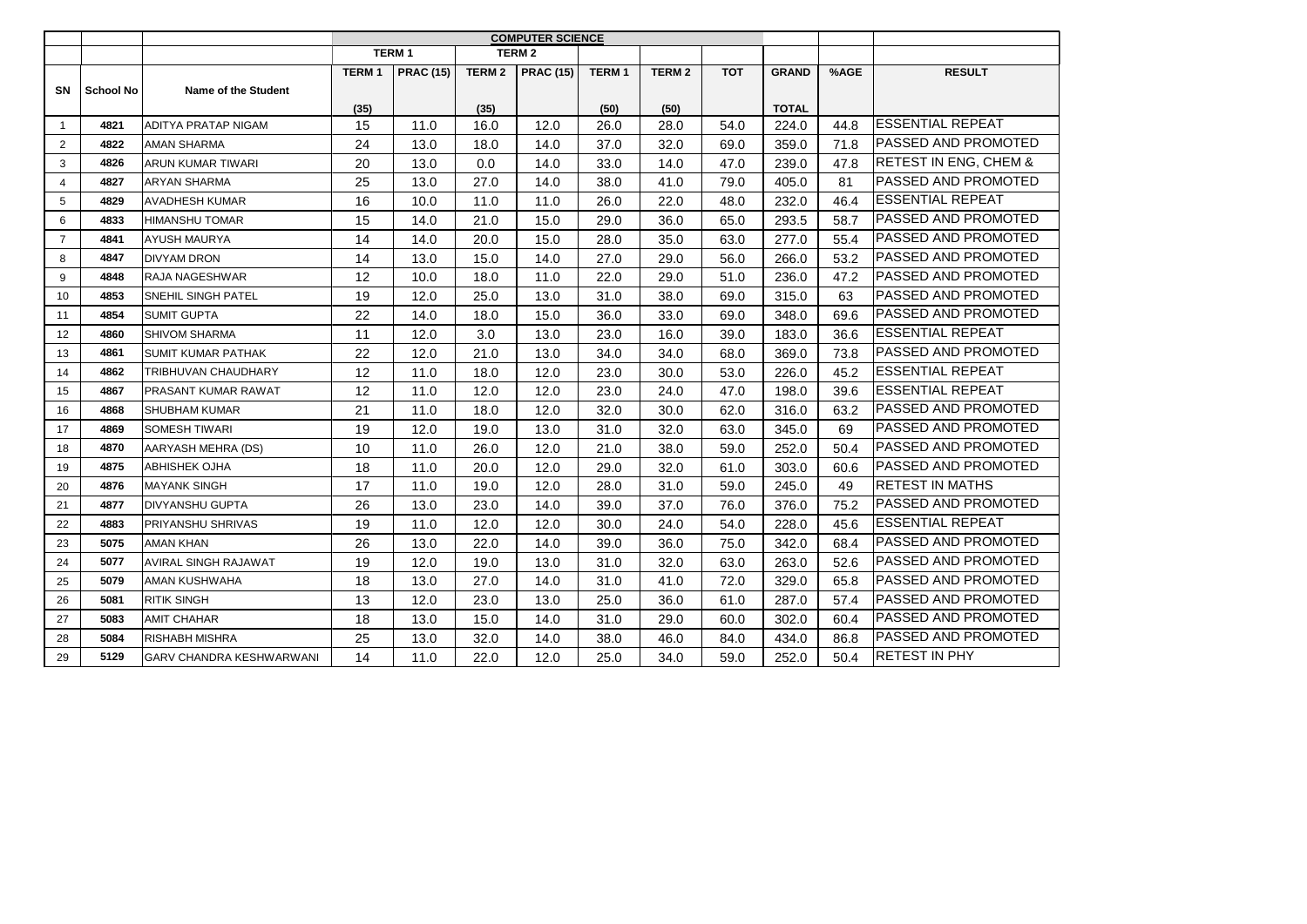|                |                  |                        |              | <b>ENGLISH</b> |                 |               |                 |              |               |            |              | <b>PHYSICS</b>   |      |                     |                   |                   |            |  |
|----------------|------------------|------------------------|--------------|----------------|-----------------|---------------|-----------------|--------------|---------------|------------|--------------|------------------|------|---------------------|-------------------|-------------------|------------|--|
|                |                  |                        |              |                | <b>TERM1</b>    |               | <b>TERM2</b>    |              |               |            |              | <b>TERM1</b>     |      | <b>TERM 2</b>       |                   |                   |            |  |
|                |                  |                        |              | <b>TERM1</b>   | <b>ASL (10)</b> | <b>TERM 2</b> | <b>ASL (10)</b> | <b>TERM1</b> | <b>TERM 2</b> | <b>TOT</b> | <b>TERM1</b> | <b>PRAC (15)</b> |      | TERM 2 $ PRAC(15) $ | TERM <sub>1</sub> | TERM <sub>2</sub> | <b>TOT</b> |  |
| SΝ             | <b>School No</b> | Name of the Student    | <b>House</b> |                |                 |               |                 |              |               |            |              |                  |      |                     |                   |                   |            |  |
|                |                  |                        |              | (40)           |                 | (40)          |                 | (50)         | (50)          |            | (35)         |                  | (35) |                     | (50)              | (50)              |            |  |
| $\mathbf{1}$   | 4820             | ABHISHEK RAJORIA       | N            | 20             | 10.0            | 24.0          | 10.0            | 30.0         | 34.0          | 64.0       | 6            | 10.0             | 15.0 | 10.0                | 16.0              | 25.0              | 41.0       |  |
| 2              | 4823             | <b>ANAND KHARE</b>     | $\vee$       | 25             | 9.0             | 32.0          | 9.0             | 34.0         | 41.0          | 75.0       | 10           | 10.0             | 11.0 | 10.0                | 20.0              | 21.0              | 41.0       |  |
| 3              | 4824             | ANUJ PRATAP SINGH      | S            | 36             | 10.0            | 32.0          | 10.0            | 46.0         | 42.0          | 88.0       | 16           | 11.0             | 14.0 | 11.0                | 27.0              | 25.0              | 52.0       |  |
| $\overline{4}$ | 4825             | <b>ARPIT SHARMA</b>    | $\mathsf{C}$ | 34             | 10.0            | 34.0          | 10.0            | 44.0         | 44.0          | 88.0       | 15           | 11.0             | 15.0 | 11.0                | 26.0              | 26.0              | 52.0       |  |
| 5              | 4830             | <b>AYUSH BAJPAI</b>    | S            | 32             | 10.0            | 32.0          | 10.0            | 42.0         | 42.0          | 84.0       | 17           | 11.0             | 14.0 | 11.0                | 28.0              | 25.0              | 53.0       |  |
| 6              | 4831             | AYUSH RAJPUT           | $\vee$       | 24             | 10.0            | 22.0          | 10.0            | 34.0         | 32.0          | 66.0       | 15           | 11.0             | 13.0 | 11.0                | 26.0              | 24.0              | 50.0       |  |
| $\overline{7}$ | 4832             | <b>BALWANT YADAV</b>   | $\vee$       | 32             | 9.0             | 25.0          | 9.0             | 41.0         | 34.0          | 75.0       | 20           | 13.0             | 22.0 | 13.0                | 33.0              | 35.0              | 68.0       |  |
| 8              | 4835             | KAUSHLENDRA SINGH      | C            | 30             | 8.0             | 31.0          | 8.0             | 38.0         | 39.0          | 77.0       | 19           | 10.0             | 16.0 | 10.0                | 29.0              | 26.0              | 55.0       |  |
| 9              | 4836             | <b>KAUSTUBH SINGH</b>  | B            | 31             | 10.0            | 32.0          | 10.0            | 41.0         | 42.0          | 83.0       | 28           | 14.0             | 31.0 | 14.0                | 42.0              | 45.0              | 87.0       |  |
| 10             | 4837             | SHIVAM KANORIYA        | $\mathbf C$  | 27             | 10.0            | 24.0          | 10.0            | 37.0         | 34.0          | 71.0       | 15           | 10.0             | 13.0 | 10.0                | 25.0              | 23.0              | 48.0       |  |
| 11             | 4838             | <b>SHUBH YADAV</b>     | S            | 32             | 10.0            | 32.0          | 10.0            | 42.0         | 42.0          | 84.0       | 22           | 11.0             | 16.0 | 11.0                | 33.0              | 27.0              | 60.0       |  |
| 12             | 4839             | ABHISHEK KUMAR         | $\vee$       | 22             | 10.0            | 27.0          | 10.0            | 32.0         | 37.0          | 69.0       | 11           | 10.0             | 7.0  | 10.0                | 21.0              | 17.0              | 38.0       |  |
| 13             | 4840             | ADITYA SINGH TOMAR     | $\vee$       | 27             | 10.0            | 30.0          | 10.0            | 37.0         | 40.0          | 77.0       | 13           | 10.0             | 10.0 | 10.0                | 23.0              | 20.0              | 43.0       |  |
| 14             | 4842             | RISHABH CHAITANYA      | N            | 34             | 9.0             | 36.0          | 9.0             | 43.0         | 45.0          | 88.0       | 19           | 14.0             | 24.0 | 14.0                | 33.0              | 38.0              | 71.0       |  |
| 15             | 4843             | <b>ANAND NIWAS</b>     | $\mathsf{C}$ | 30             | 10.0            | 35.0          | 10.0            | 40.0         | 45.0          | 85.0       | 17           | 14.0             | 17.0 | 14.0                | 31.0              | 31.0              | 62.0       |  |
| 16             | 4844             | ASHISH AHIRWAR         | B            | 26             | 7.0             | 30.0          | 7.0             | 33.0         | 37.0          | 70.0       | 21           | 5.0              | 1.0  | 5.0                 | 26.0              | 6.0               | 32.0       |  |
| 17             | 4845             | AYUSHMAN MISHRA        | C            | 32             | 7.0             | 33.0          | 7.0             | 39.0         | 40.0          | 79.0       | 21           | 13.0             | 24.0 | 13.0                | 34.0              | 37.0              | 71.0       |  |
| 18             | 4846             | DEVANSH MISHRA         | N            | 33             | 10.0            | 35.0          | 10.0            | 43.0         | 45.0          | 88.0       | 13           | 14.0             | 21.0 | 14.0                | 27.0              | 35.0              | 62.0       |  |
| 19             | 4849             | <b>RISHAV PATEL</b>    | $\vee$       | 33             | 10.0            | 32.0          | 10.0            | 43.0         | 42.0          | 85.0       | 18           | 11.0             | 17.0 | 11.0                | 29.0              | 28.0              | 57.0       |  |
| 20             | 4851             | SHIVENDRA TRIPATHI     | N            | 29             | 10.0            | 34.0          | 10.0            | 39.0         | 44.0          | 83.0       | 22           | 13.0             | 20.0 | 13.0                | 35.0              | 33.0              | 68.0       |  |
| 21             | 4852             | SHUBHAM SAHU           | $\mathsf{C}$ | 34             | 8.0             | 33.0          | 8.0             | 42.0         | 41.0          | 83.0       | 28           | 14.0             | 30.0 | 14.0                | 42.0              | 44.0              | 86.0       |  |
| 22             | 4859             | <b>SANDEEP SOLANKI</b> | N            | 30             | 10.0            | 32.0          | 10.0            | 40.0         | 42.0          | 82.0       | 20           | 12.0             | 19.0 | 12.0                | 32.0              | 31.0              | 63.0       |  |
| 23             | 4863             | <b>VAIBHAV SHIVARE</b> | N            | 22             | 9.0             | 27.0          | 9.0             | 31.0         | 36.0          | 67.0       | 11           | 12.0             | 13.0 | 12.0                | 23.0              | 25.0              | 48.0       |  |
| 24             | 4864             | ADITYA DEV SINGH       | $\mathbf C$  | 33             | 9.0             | 26.0          | 9.0             | 42.0         | 35.0          | 77.0       | 17           | 11.0             | 13.0 | 11.0                | 28.0              | 24.0              | 52.0       |  |
| 25             | 4865             | ANSHU TIWARI           | B            | 30             | 10.0            | 32.0          | 10.0            | 40.0         | 42.0          | 82.0       | 26           | 13.0             | 27.0 | 13.0                | 39.0              | 40.0              | 79.0       |  |
| 26             | 4881             | SHREJAL DWIVEDI (DS)   | $\mathsf S$  | 26             | 8.0             | 27.0          | 8.0             | 34.0         | 35.0          | 69.0       | 12           | 12.0             | 16.0 | 12.0                | 24.0              | 28.0              | 52.0       |  |
| 27             | 5078             | NITIN SINGH CHAUHAN    | $\mathsf S$  | 26             | 10.0            | 24.0          | 10.0            | 36.0         | 34.0          | 70.0       | 8            | 11.0             | 10.0 | 11.0                | 19.0              | 21.0              | 40.0       |  |
| 28             | 5080             | AJAY PRATAP SINGH      | B            | 31             | 10.0            | 33.0          | 10.0            | 41.0         | 43.0          | 84.0       | 21           | 12.0             | 21.0 | 12.0                | 33.0              | 33.0              | 66.0       |  |
| 29             | 5085             | VISHWASH RAJORIYA      | $\mathsf{C}$ | 30             | 10.0            | 29.0          | 10.0            | 40.0         | 39.0          | 79.0       | 16           | 11.0             | 9.0  | 11.0                | 27.0              | 20.0              | 47.0       |  |
| 30             | 5086             | ANURAG VERMA           | $\mathsf{C}$ | 34             | 10.0            | 30.0          | 10.0            | 44.0         | 40.0          | 84.0       | 21           | 11.0             | 14.0 | 11.0                | 32.0              | 25.0              | 57.0       |  |
| 31             | 5087             | <b>VIVEK KUMAR</b>     | N            | 30             | 10.0            | 28.0          | 10.0            | 40.0         | 38.0          | 78.0       | 12           | 11.0             | 20.0 | 11.0                | 23.0              | 31.0              | 54.0       |  |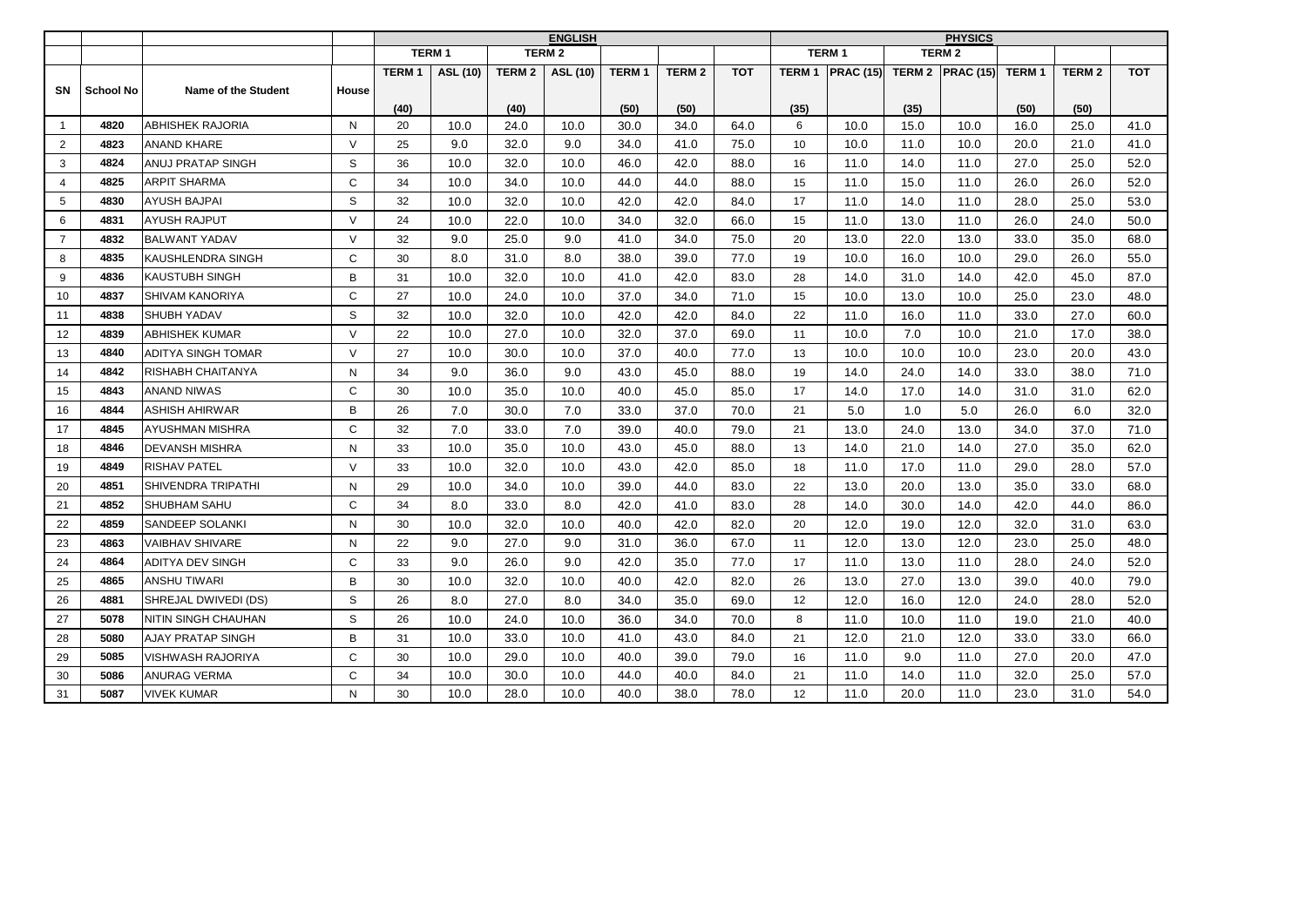|                |           |                           | <b>CHEMISTRY</b> |                                   |      |              |      |                  |            | <b>MATHEMATICS</b>            |                |                   |                |              |              |            |
|----------------|-----------|---------------------------|------------------|-----------------------------------|------|--------------|------|------------------|------------|-------------------------------|----------------|-------------------|----------------|--------------|--------------|------------|
|                |           |                           |                  | <b>TERM1</b>                      |      | <b>TERM2</b> |      |                  |            | <b>TERM1</b><br><b>TERM 2</b> |                |                   |                |              |              |            |
|                |           |                           | <b>TERM1</b>     | <b>PRAC (15) TERM 2 PRAC (15)</b> |      |              |      | TERM 2 PRAC (15) | <b>TOT</b> | <b>TERM1</b>                  | <b>INT AST</b> | TERM <sub>2</sub> | <b>INT AST</b> | <b>TERM1</b> | <b>TERM2</b> | <b>TOT</b> |
| SN             | School No | Name of the Student       |                  |                                   |      |              |      |                  |            |                               |                |                   |                |              |              |            |
|                |           |                           | (35)             |                                   | (35) |              | (35) |                  |            | (40)                          | (10)           | (40)              | (10)           | (50)         | (50)         |            |
| $\mathbf{1}$   | 4820      | <b>ABHISHEK RAJORIA</b>   | 15               | 11.0                              | 13.0 | 11.0         | 26.0 | 24.0             | 50.0       | 16                            | 7.0            | 3.0               | 6.0            | 23.0         | 9.0          | 32.0       |
| $\overline{2}$ | 4823      | <b>ANAND KHARE</b>        | 16               | 10.0                              | 13.0 | 10.0         | 26.0 | 23.0             | 49.0       | 14                            | 7.0            | 13.0              | 8.0            | 21.0         | 21.0         | 42.0       |
| 3              | 4824      | <b>ANUJ PRATAP SINGH</b>  | 14               | 14.0                              | 18.0 | 14.0         | 28.0 | 32.0             | 60.0       | 25                            | 9.0            | 10.0              | 8.0            | 34.0         | 18.0         | 52.0       |
| $\overline{4}$ | 4825      | <b>ARPIT SHARMA</b>       | 26               | 14.0                              | 21.0 | 14.0         | 40.0 | 35.0             | 75.0       | 22                            | 8.0            | 17.0              | 9.0            | 30.0         | 26.0         | 56.0       |
| 5              | 4830      | <b>AYUSH BAJPAI</b>       | 18               | 12.0                              | 16.0 | 12.0         | 30.0 | 28.0             | 58.0       | 24                            | 8.0            | 14.0              | 9.0            | 32.0         | 23.0         | 55.0       |
| 6              | 4831      | <b>AYUSH RAJPUT</b>       | 16               | 11.0                              | 15.0 | 11.0         | 27.0 | 26.0             | 53.0       | 17                            | 7.0            | 14.0              | 9.0            | 24.0         | 23.0         | 47.0       |
| $\overline{7}$ | 4832      | <b>BALWANT YADAV</b>      | 15               | 10.0                              | 16.0 | 10.0         | 25.0 | 26.0             | 51.0       | 38                            | 10.0           | 35.0              | 10.0           | 48.0         | 45.0         | 93.0       |
| 8              | 4835      | KAUSHLENDRA SINGH         | 22               | 11.0                              | 14.0 | 11.0         | 33.0 | 25.0             | 58.0       | 31                            | 10.0           | 18.0              | 9.0            | 41.0         | 27.0         | 68.0       |
| 9              | 4836      | <b>KAUSTUBH SINGH</b>     | 29               | 14.0                              | 34.0 | 14.0         | 43.0 | 48.0             | 91.0       | 37                            | 10.0           | 33.0              | 10.0           | 47.0         | 43.0         | 90.0       |
| 10             | 4837      | SHIVAM KANORIYA           | 15               | 10.0                              | 15.0 | 10.0         | 25.0 | 25.0             | 50.0       | 23                            | 8.0            | 15.0              | 9.0            | 31.0         | 24.0         | 55.0       |
| 11             | 4838      | <b>SHUBH YADAV</b>        | 19               | 10.0                              | 15.0 | 10.0         | 29.0 | 25.0             | 54.0       | 27                            | 9.0            | 12.0              | 8.0            | 36.0         | 20.0         | 56.0       |
| 12             | 4839      | <b>ABHISHEK KUMAR</b>     | 12               | 11.0                              | 16.0 | 11.0         | 23.0 | 27.0             | 50.0       | 17                            | 7.0            | 10.0              | 8.0            | 24.0         | 18.0         | 42.0       |
| 13             | 4840      | <b>ADITYA SINGH TOMAR</b> | 13               | 10.0                              | 16.0 | 10.0         | 23.0 | 26.0             | 49.0       | 24                            | 8.0            | 13.0              | 8.0            | 32.0         | 21.0         | 53.0       |
| 14             | 4842      | RISHABH CHAITANYA         | 18               | 14.0                              | 32.0 | 14.0         | 32.0 | 46.0             | 78.0       | 26                            | 9.0            | 24.0              | 9.0            | 35.0         | 33.0         | 68.0       |
| 15             | 4843      | <b>ANAND NIWAS</b>        | 16               | 12.0                              | 25.0 | 12.0         | 28.0 | 37.0             | 65.0       | 26                            | 9.0            | 12.0              | 9.0            | 35.0         | 21.0         | 56.0       |
| 16             | 4844      | <b>ASHISH AHIRWAR</b>     | 9                | 10.0                              | 12.0 | 10.0         | 19.0 | 22.0             | 41.0       | 16                            | 9.0            | 4.0               | 7.0            | 25.0         | 11.0         | 36.0       |
| 17             | 4845      | <b>AYUSHMAN MISHRA</b>    | 20               | 11.0                              | 19.0 | 11.0         | 31.0 | 30.0             | 61.0       | 30                            | 10.0           | 22.0              | 9.0            | 40.0         | 31.0         | 71.0       |
| 18             | 4846      | <b>DEVANSH MISHRA</b>     | 16               | 12.0                              | 24.0 | 12.0         | 28.0 | 36.0             | 64.0       | 20                            | 8.0            | 9.0               | 8.0            | 28.0         | 17.0         | 45.0       |
| 19             | 4849      | <b>RISHAV PATEL</b>       | 21               | 13.0                              | 24.0 | 13.0         | 34.0 | 37.0             | 71.0       | 27                            | 9.0            | 13.0              | 8.0            | 36.0         | 21.0         | 57.0       |
| 20             | 4851      | SHIVENDRA TRIPATHI        | 24               | 12.0                              | 16.0 | 12.0         | 36.0 | 28.0             | 64.0       | 28                            | 9.0            | 22.0              | 9.0            | 37.0         | 31.0         | 68.0       |
| 21             | 4852      | <b>SHUBHAM SAHU</b>       | 34               | 13.0                              | 34.0 | 13.0         | 47.0 | 47.0             | 94.0       | 27                            | 10.0           | 32.0              | 10.0           | 37.0         | 42.0         | 79.0       |
| 22             | 4859      | SANDEEP SOLANKI           | 17               | 12.0                              | 16.0 | 12.0         | 29.0 | 28.0             | 57.0       | 22                            | 8.0            | 9.0               | 8.0            | 30.0         | 17.0         | 47.0       |
| 23             | 4863      | <b>VAIBHAV SHIVARE</b>    | 17               | 11.0                              | 14.0 | 11.0         | 28.0 | 25.0             | 53.0       | 22                            | 8.0            | 5.0               | 6.0            | 30.0         | 11.0         | 41.0       |
| 24             | 4864      | <b>ADITYA DEV SINGH</b>   | 18               | 10.0                              | 16.0 | 10.0         | 28.0 | 26.0             | 54.0       | 21                            | 10.0           | 10.0              | 7.0            | 31.0         | 17.0         | 48.0       |
| 25             | 4865      | <b>ANSHU TIWARI</b>       | 26               | 12.0                              | 30.0 | 12.0         | 38.0 | 42.0             | 80.0       | 33                            | 8.0            | 25.0              | 10.0           | 41.0         | 35.0         | 76.0       |
| 26             | 4881      | SHREJAL DWIVEDI (DS)      | 17               | 13.0                              | 16.0 | 13.0         | 30.0 | 29.0             | 59.0       | 23                            | 9.0            | 21.0              | 9.0            | 32.0         | 30.0         | 62.0       |
| 27             | 5078      | NITIN SINGH CHAUHAN       | 20               | 11.0                              | 14.0 | 11.0         | 31.0 | 25.0             | 56.0       | 18                            | 7.0            | 3.0               | 6.0            | 25.0         | 9.0          | 34.0       |
| 28             | 5080      | <b>AJAY PRATAP SINGH</b>  | 18               | 13.0                              | 27.0 | 13.0         | 31.0 | 40.0             | 71.0       | 30                            | 10.0           | 21.0              | 9.0            | 40.0         | 30.0         | 70.0       |
| 29             | 5085      | <b>VISHWASH RAJORIYA</b>  | 20               | 12.0                              | 16.0 | 12.0         | 32.0 | 28.0             | 60.0       | 27                            | 9.0            | 15.0              | 8.0            | 36.0         | 23.0         | 59.0       |
| 30             | 5086      | <b>ANURAG VERMA</b>       | 17               | 11.0                              | 16.0 | 11.0         | 28.0 | 27.0             | 55.0       | 28                            | 9.0            | 22.0              | 9.0            | 37.0         | 31.0         | 68.0       |
| 31             | 5087      | <b>VIVEK KUMAR</b>        | 16               | 10.0                              | 18.0 | 10.0         | 26.0 | 28.0             | 54.0       | 12                            | 9.0            | 15.0              | 9.0            | 21.0         | 24.0         | 45.0       |